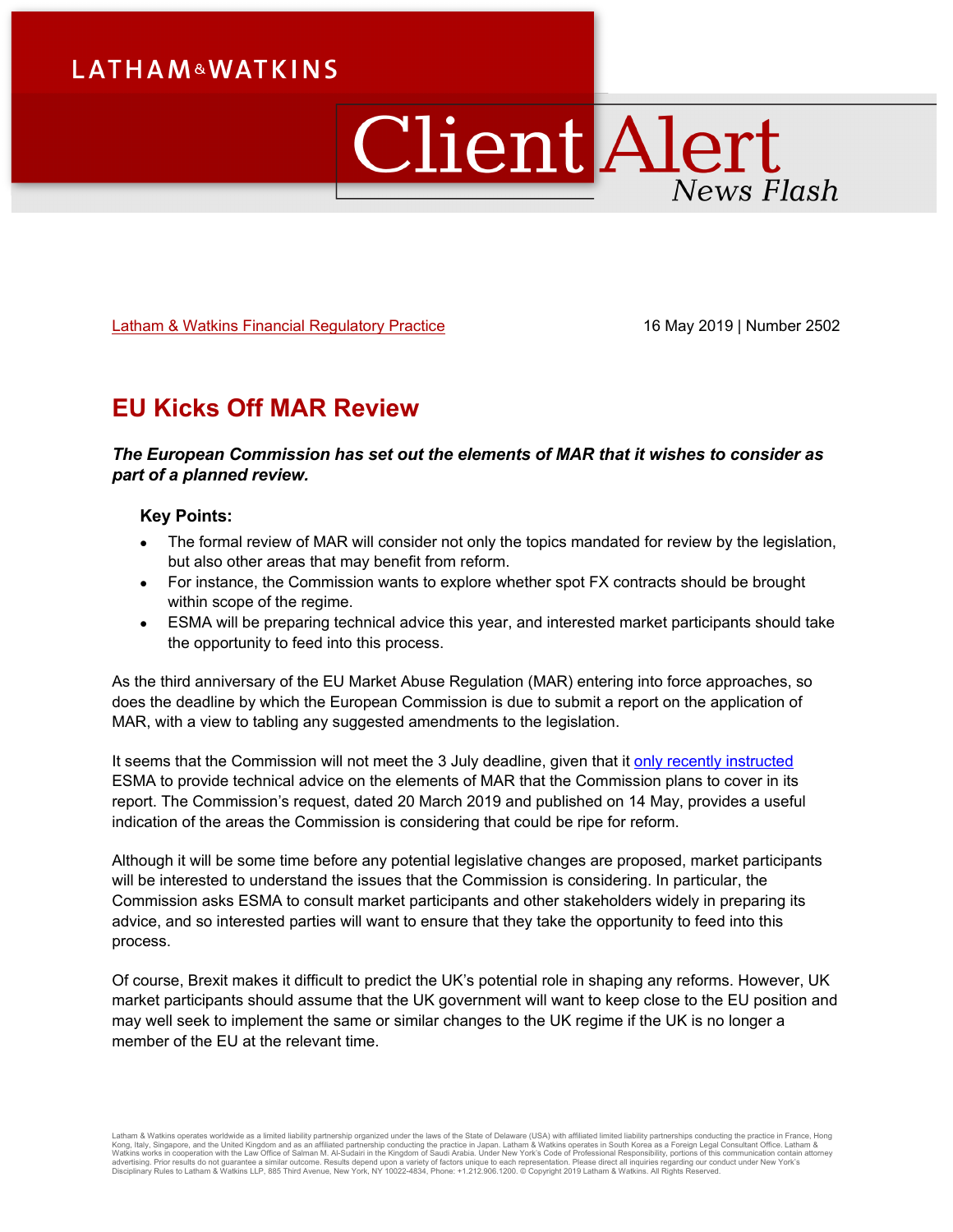## **Possible Areas of Reform**

As well as asking ESMA to consider the areas mandated by MAR for review (*see box below*), the Commission is also asking ESMA to consider various other aspects of MAR, which signals that these aspects could potentially be subject to reform.

## **Scope — Spot FX**

The Commission is asking ESMA to consider whether spot FX contracts should be caught by the market abuse regime. Moreover, the Commission wants ESMA to assess whether national regulators are likely to be able to supervise and sanction market abuse within spot FX markets effectively and efficiently.

Benchmark manipulation was brought within scope of MAR during the legislative process, around the time that the LIBOR scandal was unfolding. However, potential manipulation in spot FX markets had not been uncovered at that time. In the UK, the Bank of England's Fair and Effective Markets Review Final Report, published in June 2015, noted that there was a gap in the regime and recommended that a new UK statutory civil and criminal market abuse regime should be created for spot FX. This recommendation has not yet been taken forward, and is presumably on hold for the time being due to Brexit. Nevertheless, an extension of MAR to cover spot FX products most likely remains a policy goal in the UK.

## **Rules on Delayed Disclosure of Inside Information**

The Commission highlights how the same definition of inside information applies in relation to the market abuse offences, and the obligation on issuers to disclose inside information to the public. The Commission acknowledges that, as information undergoes different levels of maturity and precision, it could be argued that in certain situations inside information is mature enough to trigger the prohibition of market abuse, but insufficiently mature to be disclosed to the public.

The Commission asks ESMA to consider how issuers across the EU make use of the ability to delay disclosure of inside information. In particular, the Commission is aware that there may be a divergence across Member States as to how frequently issuers rely on the ability to delay disclosure. ESMA is also tasked with exploring whether the conditions for delayed disclosure are well framed and sufficiently clear.

At present, the conditions for delaying disclosure are narrowly framed, which can make it difficult for issuers to delay disclosure, although issuers in the UK do rely on this fairly frequently. There is no doubt that issuers would welcome more generous and clearer conditions for delaying disclosure.

## **Insider Lists**

The Commission would like ESMA to explore the usefulness of insider lists to national regulators, in particular the extent to which national regulators rely on insider lists when investigating instances of market abuse.

Although issuers and persons acting on their behalf have got up to speed with the requirements, the prescriptive format and content requirements for insider lists continue to impose a significant administrative burden. It will be interesting to see whether the compliance burden is yielding a commensurately valuable resource for regulators.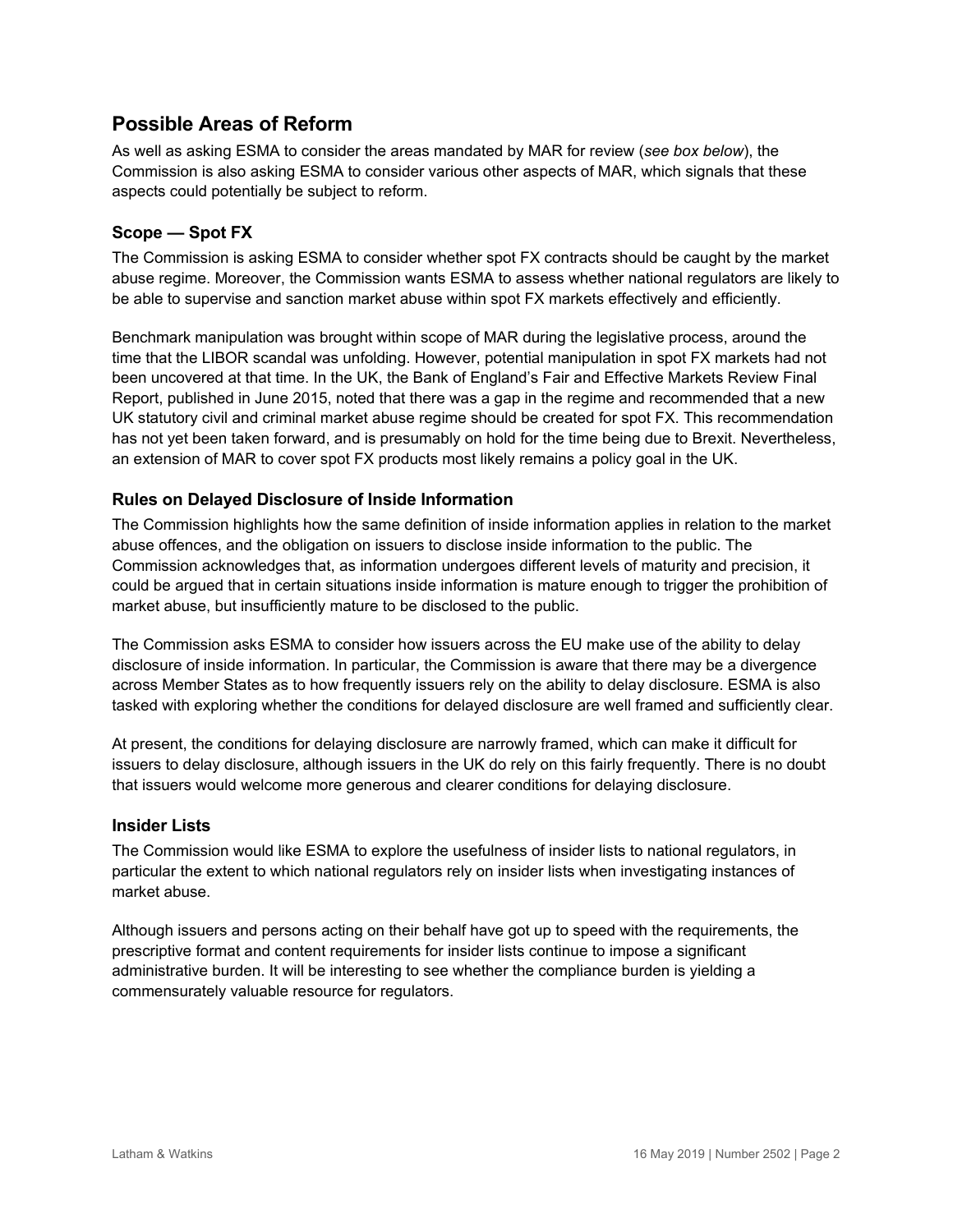## **Areas mandated by MAR for review**

- 1. The appropriateness of introducing common rules on the need for all Member States to provide for administrative sanctions for insider dealing and market manipulation
- 2. Whether the definition of inside information is sufficient to cover all information relevant for competent authorities to effectively combat market abuse
- 3. The appropriateness of the conditions under which the prohibition on trading is mandated in accordance with Article 19(11) [PDMR transactions] with a view to identifying whether there are any further circumstances under which the prohibition should apply
- 4. The possibility of establishing a Union framework for cross-market order book surveillance in relation to market abuse, including recommendations for such a framework
- 5. The scope of application of the benchmark provisions

## **Reporting Obligations Under the Buyback Exemption**

The Commission asks ESMA to consider whether the reporting obligations under the buyback exemption could be modified to reduce the compliance burden on issuers. Currently, an issuer is required to report each transaction relating to the buyback programme they wish to benefit from the safe harbour to the regulator of each trading venue where the shares are traded, not just the regulator of the venue where the shares are admitted to trading. This makes it difficult for issuers to comply in the case of involuntary listings (where the issuer's shares are traded on a venue without the issuer's consent or knowledge).

## **Rules on PDMR Transactions**

The Commission is seeking to understand the appropriateness of the rules regarding the notification of PDMR transactions. In particular, the Commission asks ESMA to look into the level of the annual threshold that triggers the notification obligation, and whether it is appropriate that, once the threshold is crossed, all subsequent transactions have to be disclosed, regardless of size.

ESMA has previously [released data](https://www.esma.europa.eu/sites/default/files/library/esma70-145-1020_-_list_of_thresholds_increased_pursuant_to_mar_article_199.pdf) showing that only Denmark, France, Italy, and Spain have increased the initial threshold from €5,000 to €20,000, so in most Member States the compliance burden remains high.

One of the biggest issues with the obligation, however, is the timing of when the issuer has to make the transaction public. At present, PDMRs have three business days after the transaction to notify the issuer of the transaction, but the issuer also has only three business days after the transaction to make the information public. Fortunately, [existing legislative proposals](http://www.europarl.europa.eu/doceo/document/TA-8-2019-0439_EN.pdf?redirect) aim to change this so that issuers will have two business days from receipt of the PDMR's notification in which to make the information public.

The Commission is also concerned about how the rules apply to fund managers (such as AIFs and UCITS). As drafted, MAR defines a PDMR as a person "within an issuer", meaning that managers within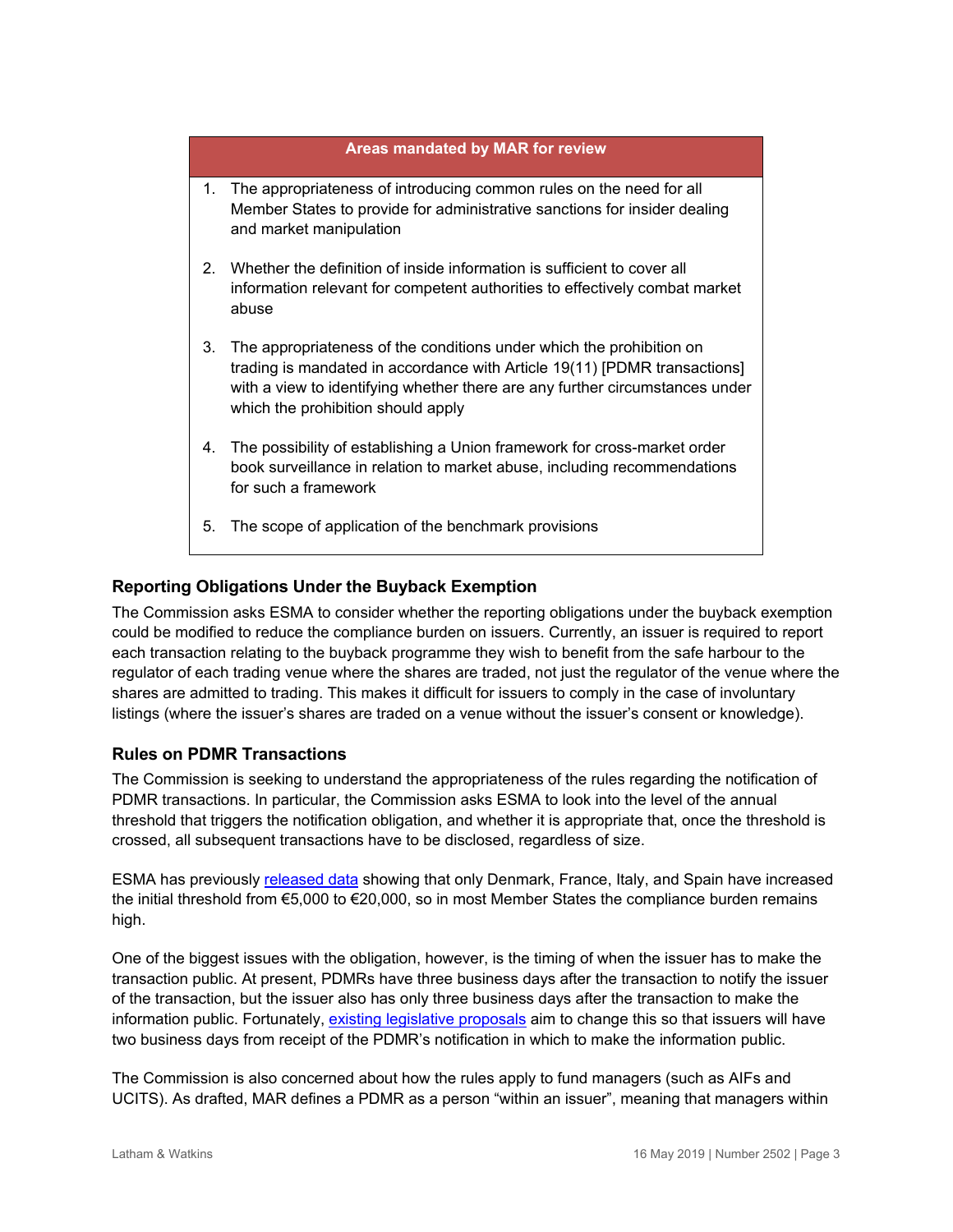external management companies are not caught. The Commission wants ESMA to consider whether such individuals should be caught, in order to ensure a level playing field between internally and externally managed funds. The Commission also notes another potential loophole in relation to investment funds: the provisions on PDMR transactions only reference transactions relating to shares or debt instruments of the issuer, not units. ESMA is asked to consider whether this discrepancy should be addressed, to ensure a level playing field between funds that issue shares and those that issue units.

## **Cross-Border Enforcement of Sanctions**

Finally, the Commission asks ESMA to gather information on whether national regulators experience difficulties in the recognition and enforcement of financial penalties imposed under MAR, in cases with a cross-border element.

## **What Is Not Addressed?**

MAR has many outstanding grey areas and challenging obligations. In particular, ongoing issues remain in relation to the territorial scope of the obligations, and the impact on third-country issuers. This is especially true in the case of the market soundings regime, which can apply even when there is no immediately apparent EU nexus. The fact that some issuer obligations apply simply when an issuer has an involuntary listing in the EU make the rules difficult to navigate in practice.

Unfortunately, it does not seem that the Commission is planning to examine this aspect of the regime as part of its review, although of course the scope may evolve as the review progresses.

## **Next Steps**

The Commission has asked ESMA to provide its technical advice no later than 31 December 2019. It is not clear at this stage when the Commission is planning to finalise its report, or when it might seek to bring forward any legislative proposals. Given that ESMA has been asked to consult widely, in an open and transparent manner, market participants should look for opportunities to contribute to ESMA's work.